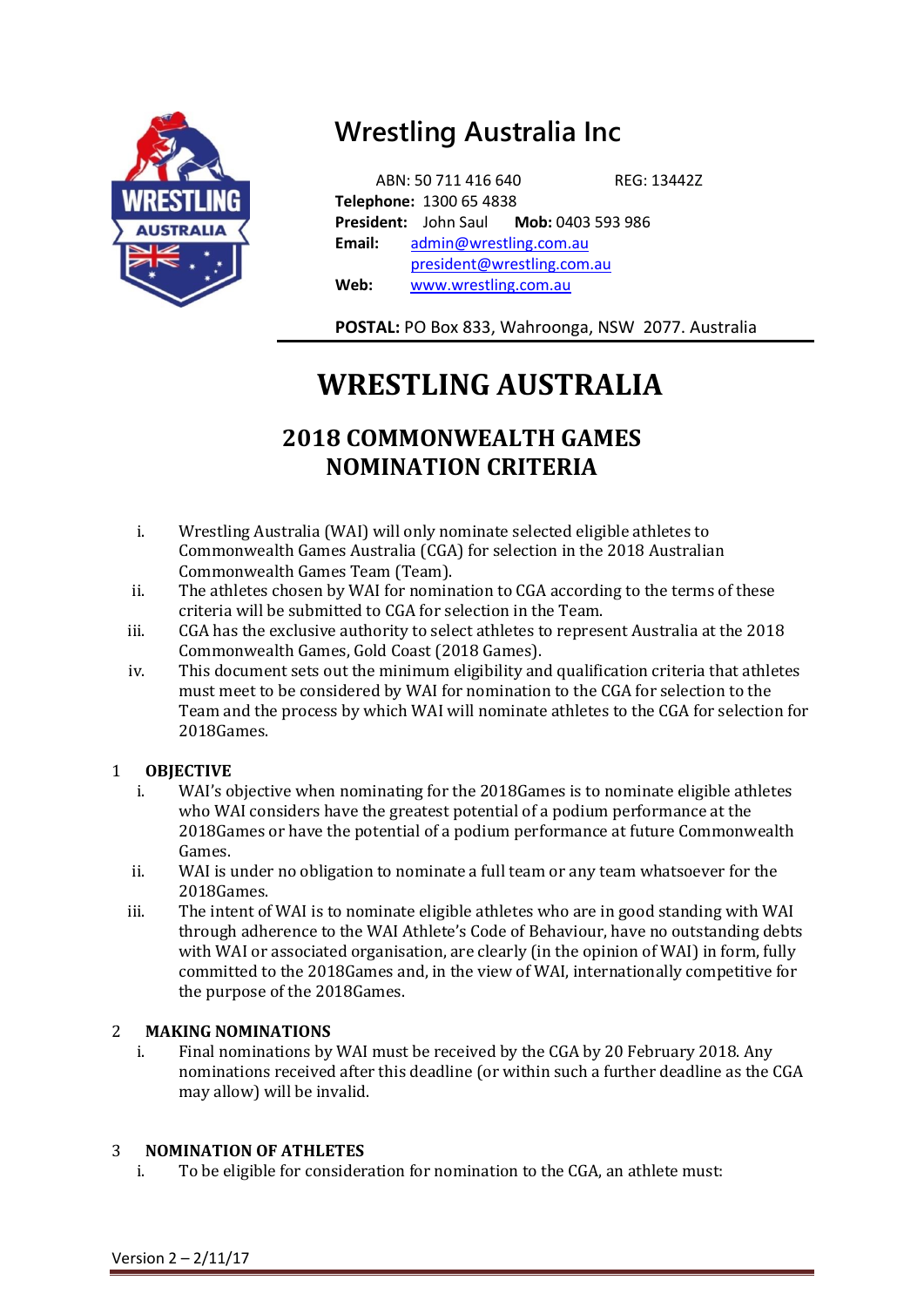- a. Be an Australian Citizen;
	- i. Proof of such citizenship must be provided to WAI by no later than the closing date for registrations for the Qualification Event (see clause 4.1).
	- ii. Athletes who do not have Australian Citizenship on the closing date for this Qualification Event will only be allowed to compete in this Qualification event if they provide to WAI by the closing date for registrations for this Qualification Event a letter from the Australian Department of immigration that clearly stipulates that the athlete will be granted Australian Citizenship by no later than 30th September 2017
	- iii. Athletes who have represented another Country at International Level, must provide to WAI by no later than the closing date for registrations for the Qualification Event written approval from the Official Wrestling Association of that other Country, addressed to WAI and to United World Wrestling (UWW) that the other Country has no objection against the athlete representing Australia at any International Level Competition;
- b. Be a current financial member of WAI;
- c. Have no outstanding debts with WAI or any associated organisation;
- d. Sign and adhere to the WAI Athlete's Code of Behaviour;
- e. Not have breached any applicable anti-doping policy (including but not limited to, any relevant declaration as required by either WAI or the CGA) and have had a sanction imposed which has not been completed;
- f. Be compliant with ASADA reporting requirements which include participation in testing and providing up to date location reporting as well as attending any ASADA sessions as requested both prior to and after selection to Team; and
- g. Sign and adhere to the CGA 2018Games Team Agreement and any required forms.

#### 4 **QUALIFICATION EVENT**

- i. The Qualification Event used to identify athletes to be nominated to the CGA is the Australian National Selection Competition which is on Saturday 25 November 2017.
- ii. To be eligible to compete in the Qualification Event an athlete must:
	- a. Be an Australian citizen; AND
	- b. Have placed first, second or third at the 2017 Australian Wrestling Nationals; OR
	- c. Be 17 years old who has applied to enter the event based on turning 18 in 2018 and has provided relevant paperwork with parental consent in order to wrestle up a division for this competition: OR
	- d. Have received an exemption from entering 2017 Australian Wrestling Nationals OR Australia Cup OR both due to an extensive training programme overseas that is accepted by HP Committee and the Board of Wrestling Australia as suitable preparation for the Commonwealth Games: OR
	- e. Have received an exemption from entering 2017 Australian Wrestling Nationals OR Australia Cup OR both due to recovery/rehabilitation from a long-term injury with proof from a medical specialist as approved by WAI that this recovery/rehabilitation prevents entering these competitions and have received a clearance to compete at the Qualification event from the same medical specialist;
	- f. REQUESTS FOR ALL EXEMPTIONS as listed in 4 ii d and 4 ii e MUST be received by the Board members by email t[o wai@wrestling.com.au](mailto:wai@wrestling.com.au) by no later than:
		- Saturday  $5^{th}$  April 2017 for Australian Nationals and<br>- Friday  $4^{th}$  May 2017 for Australia Cup: OR
			- Friday 4th May 2017 for Australia Cup; OR
- iii. Have sustained a severe injury in last 30 days prior to Nationals or Australia Cup and have proof of being unable to compete from a medical specialist certificate approved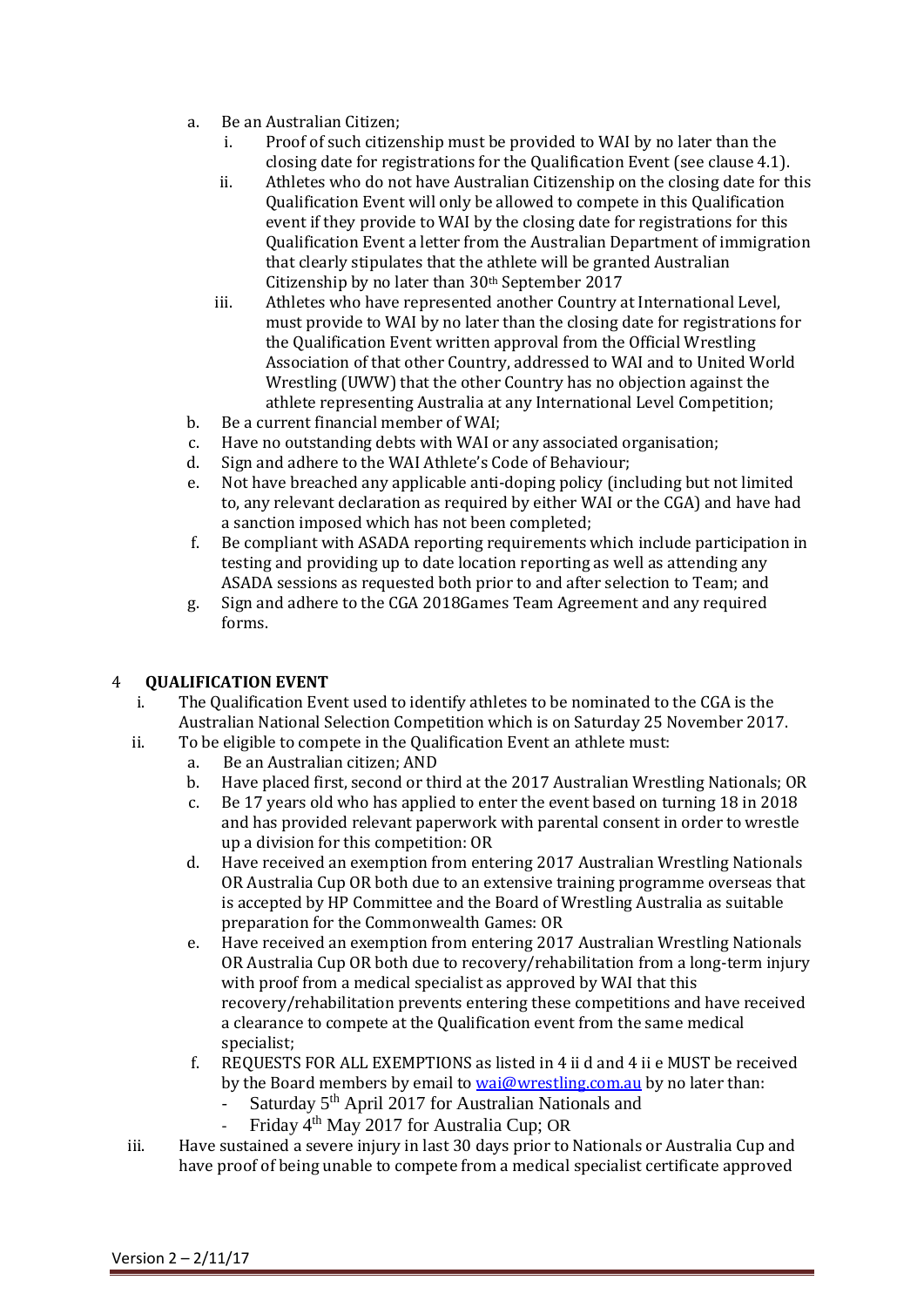by WAI that this injury prevents competing and then has a certificate of clearance to compete at the Qualification event from the same medical specialist; AND

iv. Fulfilled all the criteria in Clause 3 above.

#### 5 **NOMINATION PROCESS**

- i. WAI may nominate up to sis (6) male and six (6) female athletes for the TEAM in the following weight divisions: -
	- Freestyle: 57kg, 65kg, 74kg, 86kg, 97kg & 125kg.
	- Women: 50kg, 53kg, 57kg, 62kg, 68kg & 76kg

as per the maximum number permitted under the Commonwealth Games Federation (CGF) athlete allocation.

- ii. The number of athlete allocations for the 2018 Games for wrestling per country is yet to be finalised and subject to confirmation from the CGF to the CGA. WAI can only nominate athletes up to the number of athlete allocations awarded by the CGF.
- iii. The first eligible athlete that places first in the Qualification Event of each weight category will be nominated by WAI to CGA, subject to:
	- a. the number of athlete allocations confirmed by the CGA (5ii); AND
	- b. the athlete satisfying and continuing to satisfy the requirements set out in Clause 7
- iv. In the event that the number of athlete allocations awarded by the CGF (5ii) is less than the maximum number of nominations outlined in (5i), WAI will nominate athletes (5iii) that it determines, at its sole direction, will have the best possible chance of winning a medal at the 2018 Commonwealth Games or have the potential of a podium performance at future Commonwealth Games.
- v. Without in any way limiting the discretion of WAI in making a determination as to the athlete who will have the best possible chance of winning a medal at the 2018 Commonwealth games or who has the potential for a podium performance at a future Commonwealth Games, WAI will take into consideration any factor it considers relevant, including but not limited to:
	- a. The Selection Policy Process that can be found on the WAI website [www.wrestling.com.au;](http://www.wrestling.com.au/)
	- b. The athlete's overseas performances;
	- c. The quality of the opposition expected to attend the games;
	- d. The athlete's experience and ability to perform at a competitive level taking into account their overseas experience and performance;
	- e. The athlete's ability to learn from the experience with a view to future podium success at a future Commonwealth Games.

#### 6 **NOMINATED ATHLETES SUBJECT TO REVIEW**

- i. In addition to qualifying in accordance to Clause 5, athletes must participate in the following events:
	- a. Australian National Championships 5th 7th May 2017; AND
	- b. Australia Cup 3rd 4th June 2017 with 2kg weight tolerance; AND
	- c. A pre-selection training camp (date and place to be advised); AND
	- d. A post selection training camp in Feb or March 2018. (venue to be advised).
- ii. Nominated athletes are required to attend for the full duration of the camps outlined in clauses 6.i.c and 6.i.d.

#### 7 **SUBSTITUTE NOMINATION**

i. Should an athlete not meet the requirements and obligation set out in Section 6 OR no longer meet the Eligibility Criteria in Clause 3 OR is assessed as injured or ill to the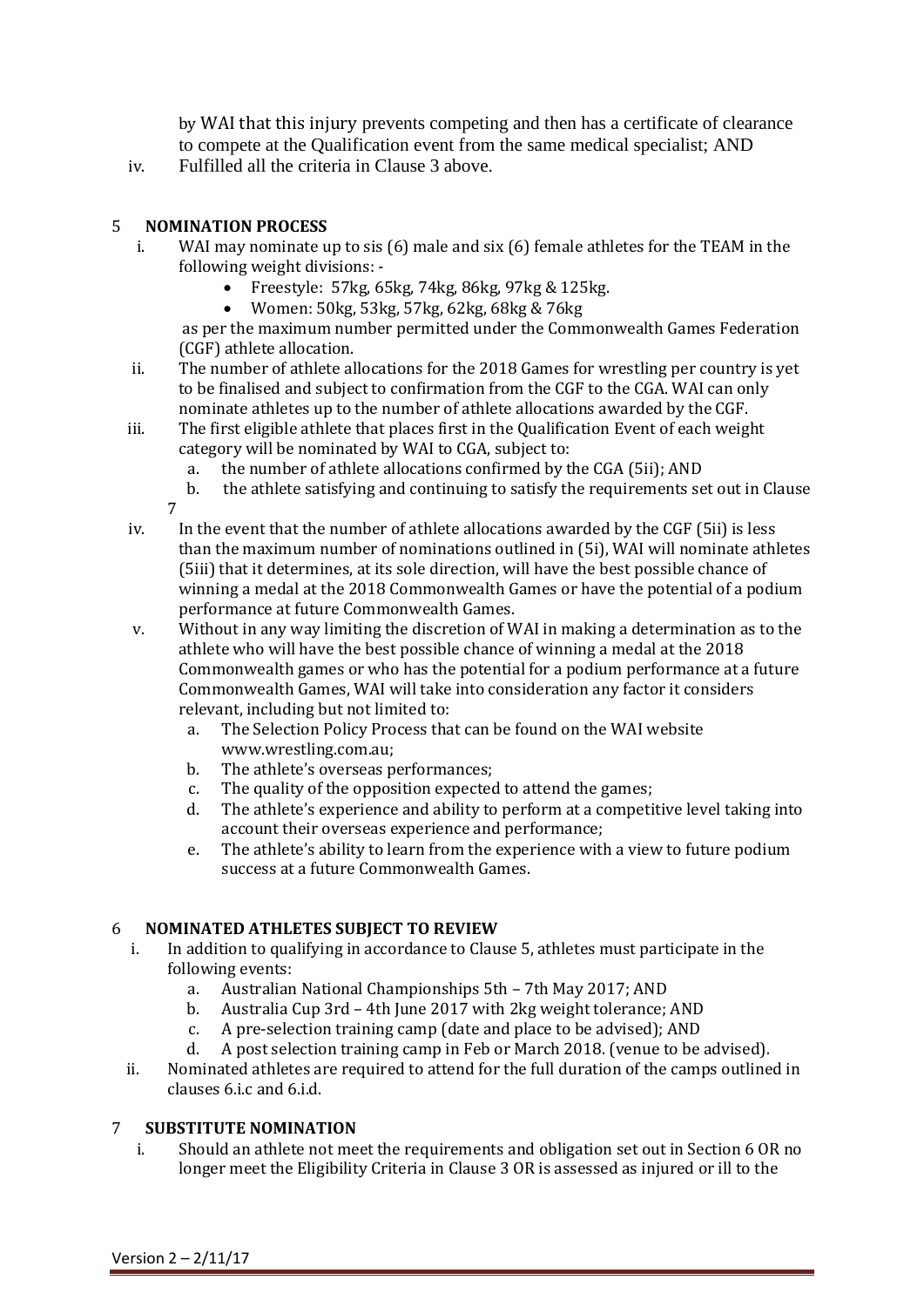extent that in the opinion of WAI he/she is not capable of performing in the 2018Games to a level that the athlete would be expected to perform if not affected by the injury or illness in question OR by competing with an injury or illness at the 2018Games the athlete may suffer an unacceptable risk of reasonable short or long term medical complications, WAI may withdraw that wrestler's nomination and nominate another athlete to the CGA.

- ii. If a nominated athlete is excluded from the list under clause 6, the excluded athlete will no longer be selected in the Team.
- iii. Substitute nominations will be limited to athletes who competed in the Qualification Event (Clause 4) and will be done in the order of placings at that weight category (i.e. the wrestler placed second in that weight category will be the next priority for nomination, then third place and so on).
- iv. To be considered for Substitute Nominations, athletes must meet all the other criteria set out in this document as well as being, in the view of WAI, able to satisfy the objective of this Nomination Criteria (clause 1). For the avoidance of any doubt, substitute nominations are not automatic.

#### 8 **AMENDMENTS TO SELECTION CRITERIA**

This Nomination Criteria may be amended by WAI with the prior written approval of the CGA. Any amended Nomination Criteria will be distributed to eligible athletes by email from WAI and posted on the WAI website.

#### 9 **APPEALS**

- i. An athlete who reasonably considers in all the circumstances that his/her nonnomination to compete at the 2018Games has occurred because the Selection Committee has failed to follow this Nomination Criteria is able to appeal his/her nonselection.
- ii. The sole grounds of any appeal to an Appeals Tribunal are that:
	- a. the athlete's omission from nomination was a result of a failure by WAI to properly follow and/or implement the process set out in this Policy;
	- b. the appellant was not given a reasonable opportunity by WAI to satisfy the nomination criteria;
	- c. the nomination decision was affected by actual bias; OR
	- d. there was no material on which the nomination decision could reasonably be based.
- iii. The Appeal procedure is detailed in the document titled; Selection Process Policy, a copy of which may be downloaded from the Member Protection Policy on the website at http://www.wrestling.com.au/ or by request from WAI.

#### 10 **CLARIFICATION OF THE POLICY**

- i. It is the athlete's responsibility to read and understand this Nomination Criteria (and other supporting documents and/or policies).
- ii. In the first instance, for further clarification relating to this Nomination Criteria, queries should be directed to Kaye Ortis, Secretary WAI on admin@wrestling.com.au
- iii. If an athlete is still unclear about this Nomination Criteria (and other supporting documents and/or policies) operation or effect, independent legal advice should be sought.

WRESTLING AUSTRALIA wishes all aspiring athletes well in their quest for selection for the Commonwealth Games in 2018. Wednesday, 22 March 2017.